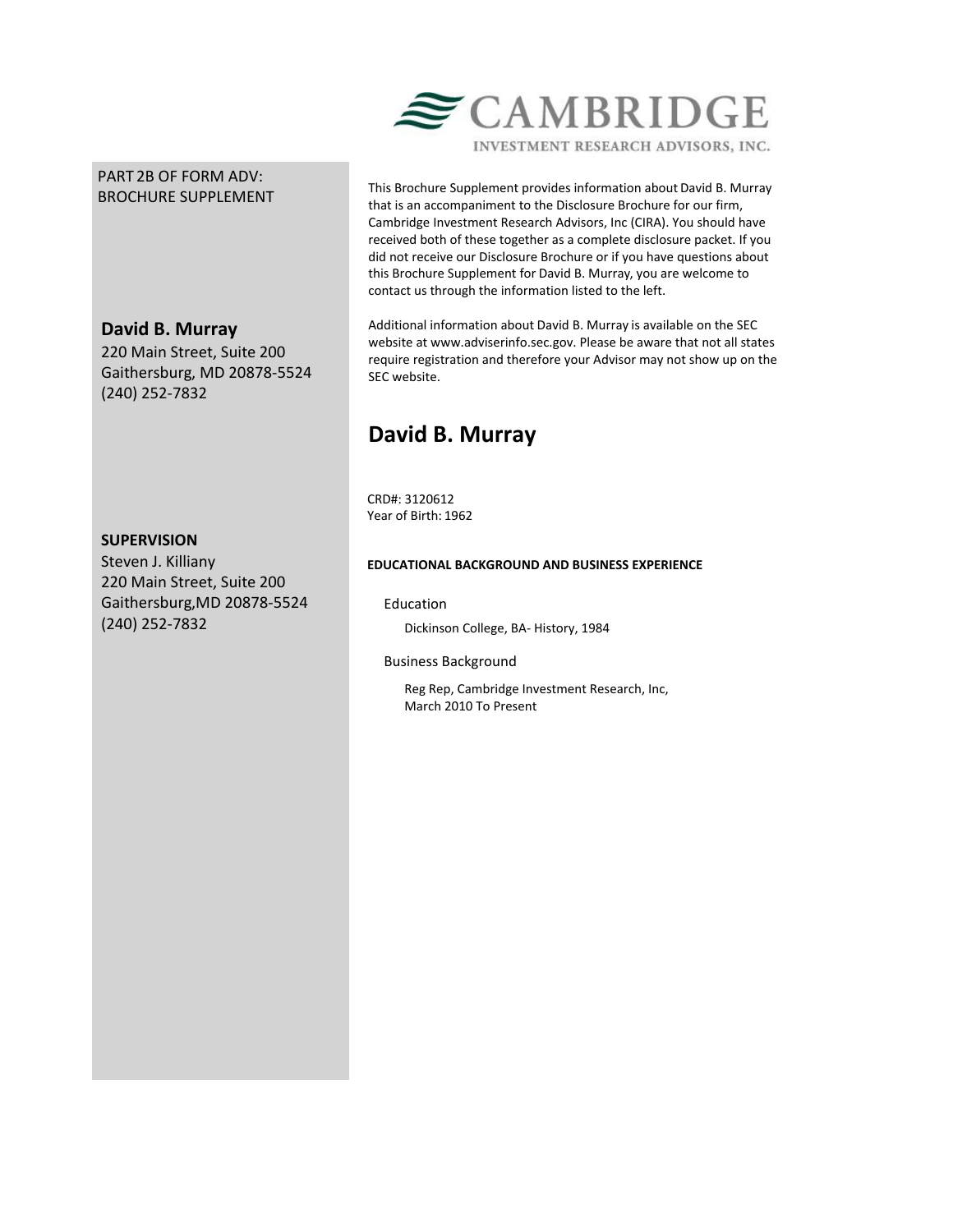### **DISCIPLINARY INFORMATION**

David B. Murray has no legal or disciplinary events to report.

### **OTHER BUSINESS ACTIVITIES**

In addition to serving as your investment advisory representative David B. Murray is engaged in the following business activities:

Insurance Agent/Sales - Various fixed insurance agencies: Crump, Underwriters Brokerage, Capitol Metro, Haslett Management Group and Insurance Marketing Services.

There are certain business activities in which an investment advisor representative can engage that present potential conflicts of interest. If applicable, additional disclosure relevant to your Advisor's outside business activities are outlined below. Please note that these are potential conflicts of interest and it is your Advisor's fiduciary duty to act in your best interest. If you have any questions about the disclosures please ask your Advisor as this is an opportunity to better understand your relationship and your Advisor's activities.

Your advisor is also a registered representative with Cambridge Investment Research, Inc.,("Cambridge") a registered securities broker/dealer, member of the Financial Industry Regulatory Authority (FINRA) and the Securities Investors Protection Corporation (SIPC). When acting as a registered representative of Cambridge, your advisor sells, for commissions, general securities products such as stocks, bonds, mutual funds, exchange-traded funds, and variable annuity and variable life products to advisory clients. Clients are not obliged to purchase or sell securities through Cambridge or their Advisor. However, if you choose to establish an account with your Advisor, it is important to understand that due to regulatory constraints, your Advisor must place all purchases and sales of securities products in commission-based accounts through Cambridge or other institutions approved by Cambridge.

The receipt of commissions creates an incentive for your Advisor to recommend those products for which they will receive a commission. Consequently, the objectivity of the advice rendered to clients could be biased. Your Advisor controls for this potential conflict of interest by discussing with clients their specific needs, the benefits and negatives of establishing a fee-based account through CIRA versus establishing a commission-based account through Cambridge Investment Research, Inc. and also the compensation arrangements under the different scenarios.

Certain mutual fund companies, as outlined in the fund's prospectus, pay 12b-1 fees. 12b-1 fees are considered marketing or distribution fees and come from fund assets, therefore, indirectly from client assets. With your managed accounts, 12b-1 (marketing and distribution) fees and trail earned will be credited to your account at the clearing firm whenever possible. When 12b-1 fees and trails are received by your Advisor Representative in his/her capacity as Registered Representative of Cambridge, the investment advisory fee will be lowered, or offset by that amount.

Your Advisor is independently licensed to sell insurance and annuity products through various insurance companies. When acting in this capacity, your Advisor will receive commissions for selling insurance and annuity products. Clients can choose any independent insurance agent and insurance company to purchase insurance products and are not obligated to purchase insurance products through your Advisor. Regardless of the insurance agent selected, the insurance agent or agency receives normal commissions from the sale. The receipt of compensation and other potential incentive benefits creates an incentive to recommend products to clients. At the time of any recommendations your Advisor will discuss the products, your needs and any compensation arrangements.

## **ADDITIONAL COMPENSATION**

In addition to the description of other business activities outlined above, some Advisors receive additional benefits from CIRA when assets are held through investment management platforms offered by CIRA, which may include CIRA's CAAP program(also described in CIRA's Disclosure Brochure). The benefits received are in addition to the advisory fees received by your Advisor for serving as the investment advisor representative to the client's account. These benefits include but are not limited to discounts on performance reporting software and participation in conferences.

Certain product sponsors provide your Advisor with economic benefits as a result of your Advisor's recommendation or sale of the product sponsors' investments. The economic benefits received can include but are not limited to, financial